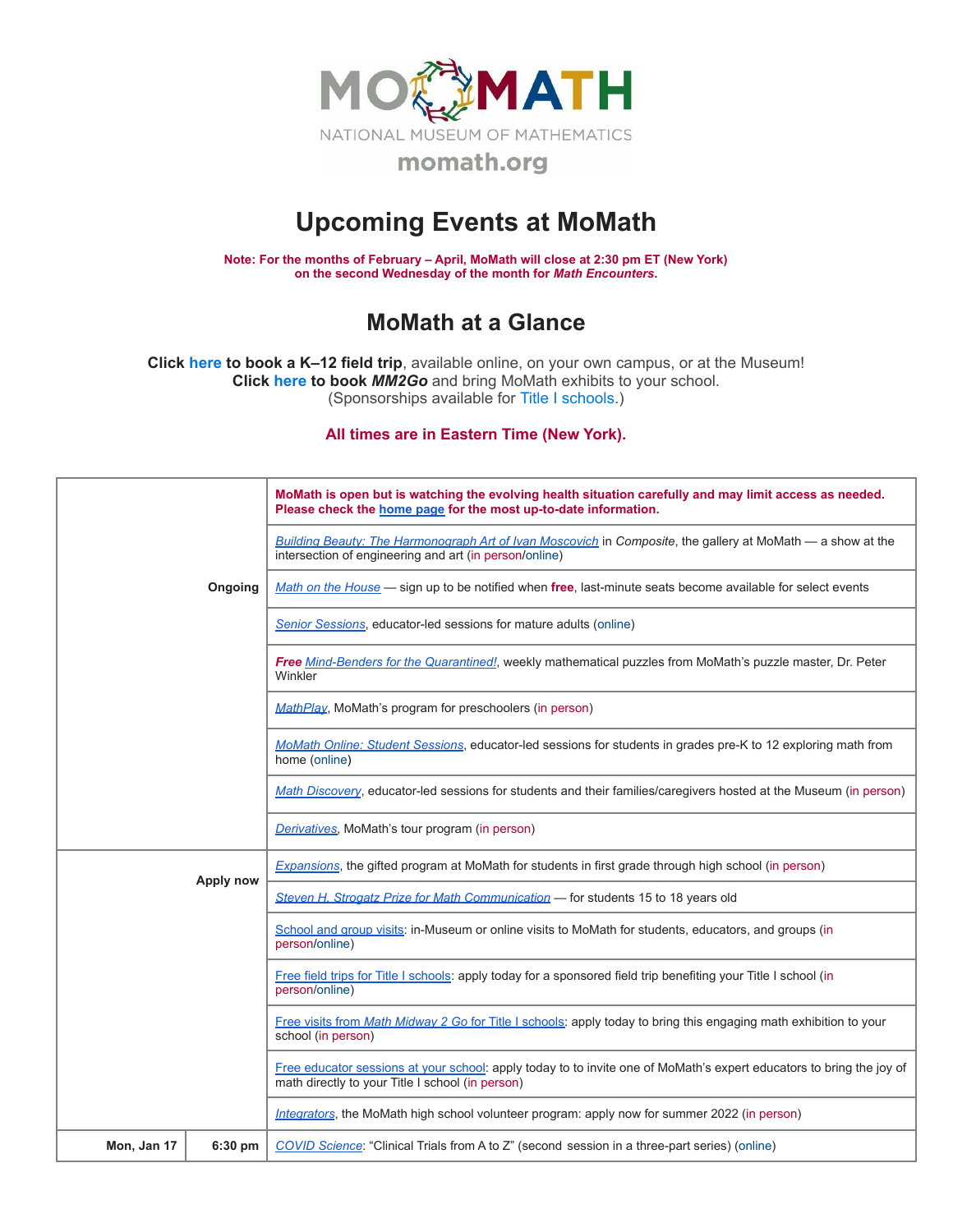| Tue, Jan 18 | $2:00$ pm | Senior Sessions: "Luck, Magic, or Math?" (online)                                                                                                                                                                                     |
|-------------|-----------|---------------------------------------------------------------------------------------------------------------------------------------------------------------------------------------------------------------------------------------|
| Tue, Jan 18 | $4:00$ pm | Loving Math - stories, games, and laughter in a hilariously fun children's hour (for grades K-3) (online)                                                                                                                             |
| Tue, Jan 18 | 6:30 pm   | Math Gems — second session in an eight-week minicourse presented by Steven Strogatz (in person/online)                                                                                                                                |
| Wed, Jan 19 | $3:30$ pm | Free Math Gym, a workout for your brain (online)                                                                                                                                                                                      |
| Wed, Jan 19 | 6:30 pm   | Volumes, the book club at MoMath: a discussion of The Weil Conjectures by Karen Olsson with Steven Strogatz<br>and the author(online)                                                                                                 |
| Thu, Jan 20 | $4:00$ pm | Ask a Mathematician - Anything! with Steven Strogatz (online)                                                                                                                                                                         |
| Thu, Jan 20 | 6:30 pm   | Space Race Mathematics: "Rocket to the Moon" with Kevin Bowman (online)                                                                                                                                                               |
| Fri, Jan 21 | $2:00$ pm | Senior Sessions: "Prime Time" (online)                                                                                                                                                                                                |
| Fri, Jan 21 | $4:15$ pm | Math Discovery: "Tessellation Station" (for grades K-2) (in person)                                                                                                                                                                   |
| Fri, Jan 21 | 4:30 pm   | Folding Fridays - learn to fold unique origami designs: a modular made of fortune tellers (online)                                                                                                                                    |
| Fri, Jan 21 | 6:30 pm   | Free Family Fridays: "Balancing Act: The Math, Art, and Science of Balance" with Godwyn Morris (in<br>person/online)                                                                                                                  |
| Sat, Jan 22 | $3:00$ pm | Math Discovery: "Secrets of Telling Secrets" (for grades 3-6) (in person)                                                                                                                                                             |
| Sat, Jan 22 | 3:00 pm   | Free-to-members Krazy Kahoot, a fast-paced family quiz game with Steve Sherman (online)                                                                                                                                               |
| Sun, Jan 23 | $2:00$ pm | Bridge Basics - second session of an eight-week introductory course (online)                                                                                                                                                          |
| Mon, Jan 24 | $2:00$ pm | Senior Sessions: "Möbius Mischief" (online)                                                                                                                                                                                           |
| Mon, Jan 24 | 7:00 pm   | Starring Math — discussion of the film The Imitation Game, hosted by Steven Strogatz with special guest Janna<br>Levin, author of award-winning novel A Madman Dreams of Turing Machines about Alan Turing and Kurt Gödel<br>(online) |
| Tue, Jan 25 | $4:00$ pm | Loving Math — stories, games, and laughter in a hilariously fun children's hour (for grades K-3) (online)                                                                                                                             |
| Tue, Jan 25 | 6:30 pm   | Math Gems - third session of an eight-week minicourse presented by Steven Strogatz (in person/online)                                                                                                                                 |
| Wed, Jan 26 | 7:00 pm   | <b>Free-to-members QED: Pitfalls for Parents</b> (online)                                                                                                                                                                             |
| Thu, Jan 27 | $2:00$ pm | Senior Sessions: "Math in the Corner Pocket" (online)                                                                                                                                                                                 |
| Thu, Jan 27 | $4:00$ pm | Meet a Mathematician featuring Benson Farb; hosted by Steven Strogatz (online)                                                                                                                                                        |
| Thu, Jan 27 | 6:30 pm   | COVID Science: "COVID myths what is the science?" (third session in a three-part series) (online)                                                                                                                                     |
| Fri, Jan 28 | 4:30 pm   | Folding Fridays - learn to fold unique origami designs: "Heart Note" by Francis Ow (online)                                                                                                                                           |
| Fri, Jan 28 | 7:00 pm   | <b>Equilibrium</b> , MoMath's adult evening of mathematical games (online)                                                                                                                                                            |
| Sun, Jan 30 | $2:00$ pm | <b>Bridge Basics</b> — third session of an eight-week introductory course (online)                                                                                                                                                    |
| Sun, Jan 30 | 5:30 pm   | Tween Primes, the MoMath book club for teens and tweens: Lost in Lexicon: An Adventure in Words and Numbers<br>by Pendred Noyce and Joan Charles (online)                                                                             |
| Sun, Jan 30 | 6:30 pm   | Unlimited, MoMath's mix-n-mingle program for students in middle and high school (online)                                                                                                                                              |
| Mon, Jan 31 | TBD       | Professional Development Day at MoMath — details coming soon                                                                                                                                                                          |
| Tue, Feb 1  | $2:00$ pm | Senior Sessions: "Vote Counts: Packing and Cracking" (online)                                                                                                                                                                         |
| Tue, Feb 1  | $4:00$ pm | Loving Math - stories, games, and laughter in a hilariously fun children's hour (for grades K-3) (online)                                                                                                                             |
| Tue, Feb 1  | 6:30 pm   | Math Gems — fourth session of an eight-week minicourse presented by Steven Strogatz (in person/online)                                                                                                                                |
| Fri, Feb 4  | $2:00$ pm | Senior Sessions: "Roping Around the World" (online)                                                                                                                                                                                   |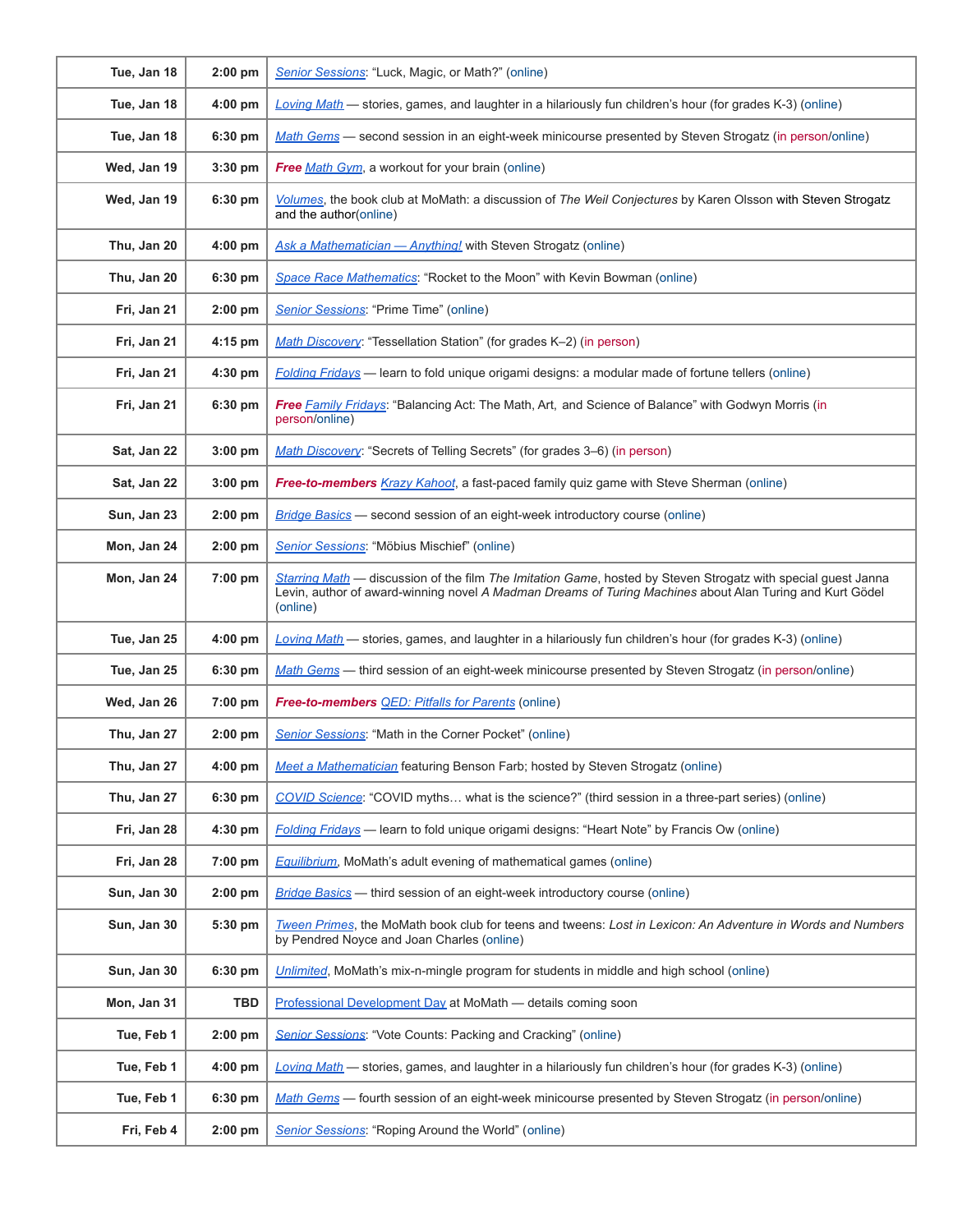| Fri, Feb 4                    | 4:30 pm              | Folding Fridays — learn to fold unique origami designs: "Heart Box" by Kamikey (online)                                                                                                                                                                                            |
|-------------------------------|----------------------|------------------------------------------------------------------------------------------------------------------------------------------------------------------------------------------------------------------------------------------------------------------------------------|
| Sun, Feb 6                    | 2:00 pm              | <b>Bridge Basics</b> — fourth session of an eight-week introductory course (online)                                                                                                                                                                                                |
| Mon, Feb 7                    | $2:00$ pm            | Senior Sessions: "Breaking Codes" (online)                                                                                                                                                                                                                                         |
| Mon, Feb 7                    | 7:00 pm              | <b>QED: Pitfalls for Parents (online)</b>                                                                                                                                                                                                                                          |
| Tue, Feb 8                    | 4:00 pm              | Loving Math - stories, games, and laughter in a hilariously fun children's hour (for grades K-3) (online)                                                                                                                                                                          |
| Tue, Feb 8                    | 6:30 pm              | Math Gems - fifth session of an eight-week minicourse presented by Steven Strogatz (in person/online)                                                                                                                                                                              |
| Wed, Feb 9                    | $4:00$ pm<br>7:00 pm | Free Math Encounters: "Top Picks: How mathematics can be used to rank sports teams" featuring John Urschel (in<br>person/online)                                                                                                                                                   |
| Thu, Feb 10                   | $2:00$ pm            | <b>Senior Sessions:</b> "Vote Counts: Tower of Power" (online)                                                                                                                                                                                                                     |
| Thu, Feb 10                   | $4:00$ pm            | Meet a Mathematician featuring Mel Currie and hosted by Steven Strogatz (online)                                                                                                                                                                                                   |
| Fri, Feb 11                   | 4:30 pm              | <b>Folding Fridays</b> — learn to fold unique origami designs: "Winged Heart" by Sok Song (online)                                                                                                                                                                                 |
| Fri, Feb 11                   | 7:00 pm              | Starring Math — discussion of the film Hidden Figures, hosted by Steven Strogatz and featuring special guests<br>Talitha Washington, national expert on STEM diversity and education policy, and Aprille J. Ericsson, renowned<br>rocket scientist and aerospace engineer (online) |
| Sun, Feb 13                   | 2:00 pm              | <b>Bridge Basics</b> — fifth session of an eight-week introductory course (online)                                                                                                                                                                                                 |
| Tue, Feb 15                   | 2:00 pm              | Senior Sessions: "Math in Art: Tessellations" (online)                                                                                                                                                                                                                             |
| Tue, Feb 15                   | $4:00$ pm            | Loving Math — stories, games, and laughter in a hilariously fun children's hour (for grades K-3) (online)                                                                                                                                                                          |
| Tue, Feb 15                   | 6:30 pm              | Math Gems - sixth session of an eight-week minicourse presented by Steven Strogatz (in person/online)                                                                                                                                                                              |
| Wed, Feb 16                   | 3:30 pm              | Free Math Gym, a workout for your brain (online)                                                                                                                                                                                                                                   |
| Wed, Feb 16                   | 6:30 pm              | Free-to-members Volumes, the book club at MoMath: a discussion of Power in Numbers by Talithia Williams<br>(online)                                                                                                                                                                |
| Thu, Feb 17                   | 4:00 pm              | Ask a Mathematician - Anything! with Steven Strogatz (online)                                                                                                                                                                                                                      |
| Fri, Feb 18                   | 2:00 pm              | Senior Sessions: "Finding Fibonacci" (online)                                                                                                                                                                                                                                      |
| Fri, Feb 18                   | 4:30 pm              | Folding Fridays — learn to fold unique origami designs: a snake in a box by Isamu Sasagawa (online)                                                                                                                                                                                |
| Fri, Feb 18                   | 6:30 pm              | Free Family Fridays: "Mondrian Manipulation: a math-art challenge game" with László Mérő, Imre Kökényesi,<br>Kristóf Fenyvesi, and Christopher Brownell (in person/online)                                                                                                         |
| Sat, Feb 19                   | $10:00$ am           | Free with admission Mondrian 150! Mondrian Day at MoMath with Imre Kökényesi, Kristóf Fenyvesi, and<br>Christopher Brownell (in person)                                                                                                                                            |
| Sat, Feb 19 to<br>Mon, Feb 21 | 12:00 pm             | Mini-MOVES gathering: the math of puzzles (in person)                                                                                                                                                                                                                              |
| Sat, Feb 19                   | $3:00$ pm            | Krazy Kahoot, a fast-paced family quiz game with Steve Sherman (online)                                                                                                                                                                                                            |
| Sun, Feb 20                   | 10:00 am             | Free with admission Cognitive Games at MoMath with Imre Kökényesi, Kristóf Fenyvesi, and Christopher<br>Brownell (in person)                                                                                                                                                       |
| Sun, Feb 20                   | $2:00$ pm            | <b>Bridge Basics</b> — sixth session of an eight-week introductory course (online)                                                                                                                                                                                                 |
| Mon, Feb 21                   | 2:00 pm              | <b>Senior Sessions: "Cryptarithmetic" (online)</b>                                                                                                                                                                                                                                 |
| Mon, Feb 21                   | 6:30 pm              | <b>Buzzword Math:</b> "Riemann Hypothesis" - first session in a three-part series                                                                                                                                                                                                  |
| Mon, Feb 21 to<br>Tue, Feb 22 | TBD                  | MoMath Mini-Camps - details coming soon                                                                                                                                                                                                                                            |
| Tue, Feb 22                   | 4:30 pm              | 2022 MoMath Masters Tournament - register now! (online)                                                                                                                                                                                                                            |
| Thu, Feb 24                   | $2:00$ pm            | Senior Sessions: "Tangram Teasers" (online)                                                                                                                                                                                                                                        |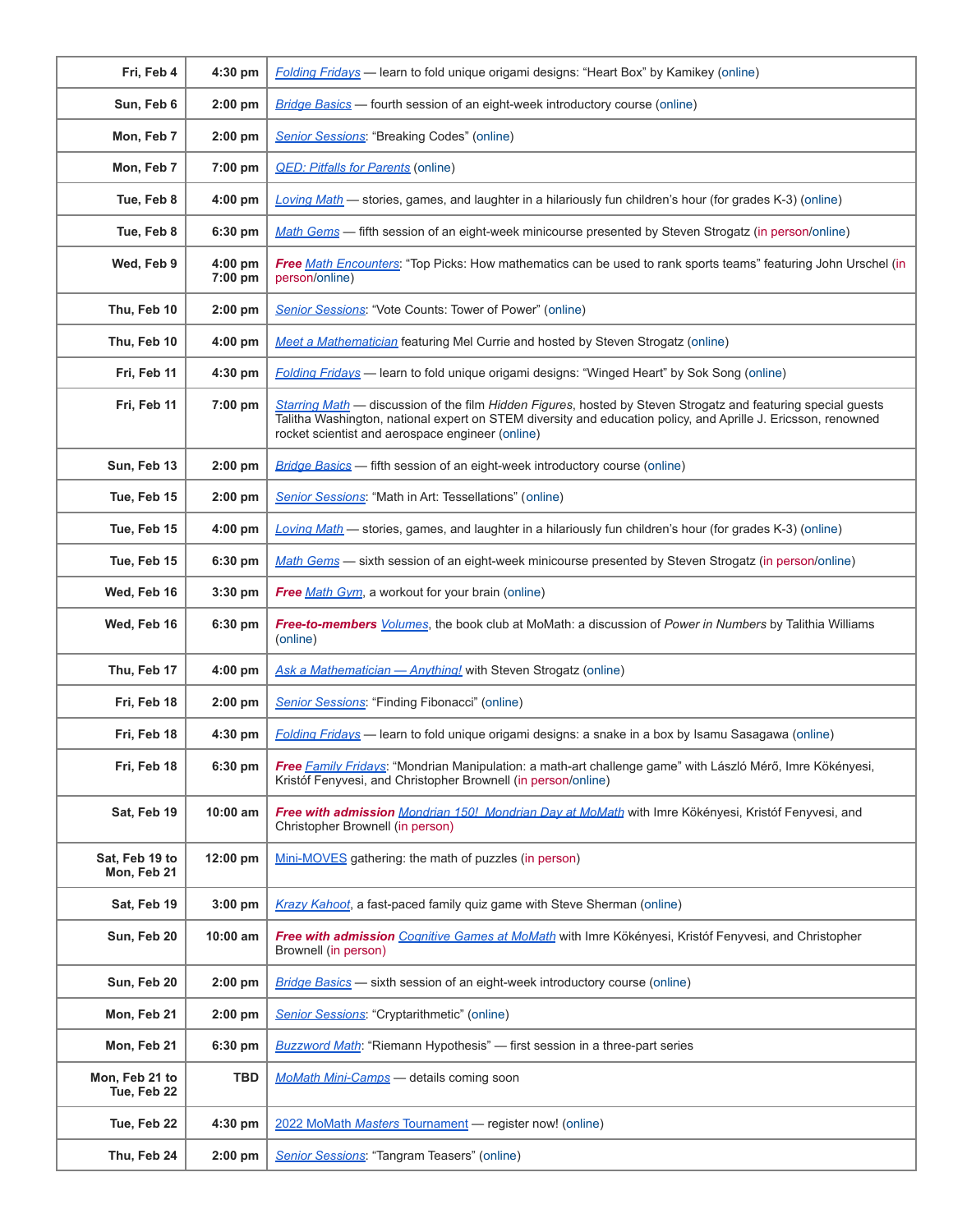| Thu, Feb 24                 | 6:30 pm            | Free-to-members Space Race Mathematics: "Apollo 13: Lucky for Some?" (online)                             |
|-----------------------------|--------------------|-----------------------------------------------------------------------------------------------------------|
| Fri, Feb 25                 | 4:30 pm            | <b>Folding Fridays</b> — learn to fold unique origami designs: traditional animal mask (online)           |
| Fri, Feb 25                 | 7:00 pm            | <b>Equilibrium</b> , MoMath's adult evening of mathematical games (online)                                |
| Sun, Feb 27                 | $2:00$ pm          | Bridge Basics - seventh session of an eight-week introductory course (online)                             |
| Sun, Feb 27                 | 5:30 pm            | Tween Primes, the MoMath book club for teens and tweens: Lawn Boy by Gary Paulsen (online)                |
| Sun, Feb 27                 | 6:30 pm            | Unlimited, MoMath's mix-n-mingle program for students in middle and high school (online)                  |
| Mon, Feb 28                 | 6:30 pm            | <b>Buzzword Math:</b> "P vs NP" — second session ina three-part series (online)                           |
| Tue, Mar 1                  | 4:00 pm            | Loving Math - stories, games, and laughter in a hilariously fun children's hour (for grades K-3) (online) |
| Tue, Mar 1                  | 6:30 pm            | Math Gems - seventh session of an eight-week minicourse presented by Steven Strogatz (in person/online)   |
| Fri, Mar 4                  | 4:30 pm            | Folding Fridays - learn to fold unique origami designs (online)                                           |
| Sun, Mar 6                  | 2:00 pm            | <b>Bridge Basics</b> - final session of an eight-week introductory course (online)                        |
| Mon, Mar 7                  | 6:30 pm            | <b>Buzzword Math:</b> "Quantum Computing" — final session in a three-part series (online)                 |
| Tue, Mar 8                  | 4:00 pm            | Loving Math - stories, games, and laughter in a hilariously fun children's hour (for grades K-3) (online) |
| Tue, Mar 8                  | 6:30 pm            | Math Gems - final session of an eight-week minicourse presented by Steven Strogatz (in person/online)     |
| Wed, Mar 9                  | 4:00 pm<br>7:00 pm | Free Math Encounters: "Smartphones and Projective Geometry" featuring Jelani Nelson (in person/online)    |
| Fri, Mar 11                 | 4:30 pm            | Folding Fridays - learn to fold unique origami designs (online)                                           |
| Fri, Mar 11                 | 6:30 pm            | Free Family Fridays: "Chess Challenge" with Alisa Melekhina (in person/online)                            |
| Mon, Mar 14                 | 7:00 pm            | <b>QED: Pitfalls for Parents (online)</b>                                                                 |
| Tue, Mar 15                 | 4:00 pm            | Loving Math - stories, games, and laughter in a hilariously fun children's hour (for grades K-3) (online) |
| Tue, Mar 15                 | 6:30 pm            | Volumes, the book club at MoMath: a discussion of The Man from the Future by Ananyo Bhattacharya (online) |
| Wed, Mar 16                 | 3:30 pm            | <b>Free Math Gym, a workout for your brain (online)</b>                                                   |
| Wed, Mar 16                 | 6:30 pm            | Exhibit Tangents: "Tracks of Galileo and the Square-Wheeled Tricycle" with Paul Zeitz (online)            |
| Thu, Mar 17                 | $4:00$ pm          | Ask a Mathematician - Anything! with Steven Strogatz (online)                                             |
| Fri, Mar 18                 | 4:30 pm            | <b>Folding Fridays</b> — learn to fold unique origami designs (online)                                    |
| Sun, Mar 20                 | 5:30 pm            | Tween Primes, the MoMath book club for teens and tweens: The Unteachables by Gordon Korman (online)       |
| Sun, Mar 20                 | 6:30 pm            | Unlimited, MoMath's mix-n-mingle program for students in middle and high school (online)                  |
| Tue, Mar 22                 | 4:00 pm            | Loving Math - stories, games, and laughter in a hilariously fun children's hour (for grades K-3) (online) |
| Wed, Mar 23                 | 6:30 pm            | <b>Exhibit Tangents: "Motionscape" with Paul Zeitz (online)</b>                                           |
| Fri, Mar 25                 | 7:00 pm            | <b>Equilibrium</b> , MoMath's adult evening of mathematical games (online)                                |
| Tue, Mar 29                 | 4:00 pm            | Loving Math — stories, games, and laughter in a hilariously fun children's hour (for grades K-3) (online) |
| Wed, Mar 30                 | 6:30 pm            | <b>Exhibit Tangents: "Synchronized Spin and Tessellation Station" with Paul Zeitz (online)</b>            |
| Thu, Mar 31                 | $4:00$ pm          | Meet a Mathematician featuring Nalini Joshi and hosted by Steven Strogatz (online)                        |
| Mon, Apr 4 to Wed,<br>Apr 6 | <b>TBD</b>         | MATRIX x IMAGINARY Conference - Meet us in Paris! (in person)                                             |
| Tue, Apr 5                  | 4:00 pm            | Loving Math — stories, games, and laughter in a hilariously fun children's hour (for grades K-3) (online) |